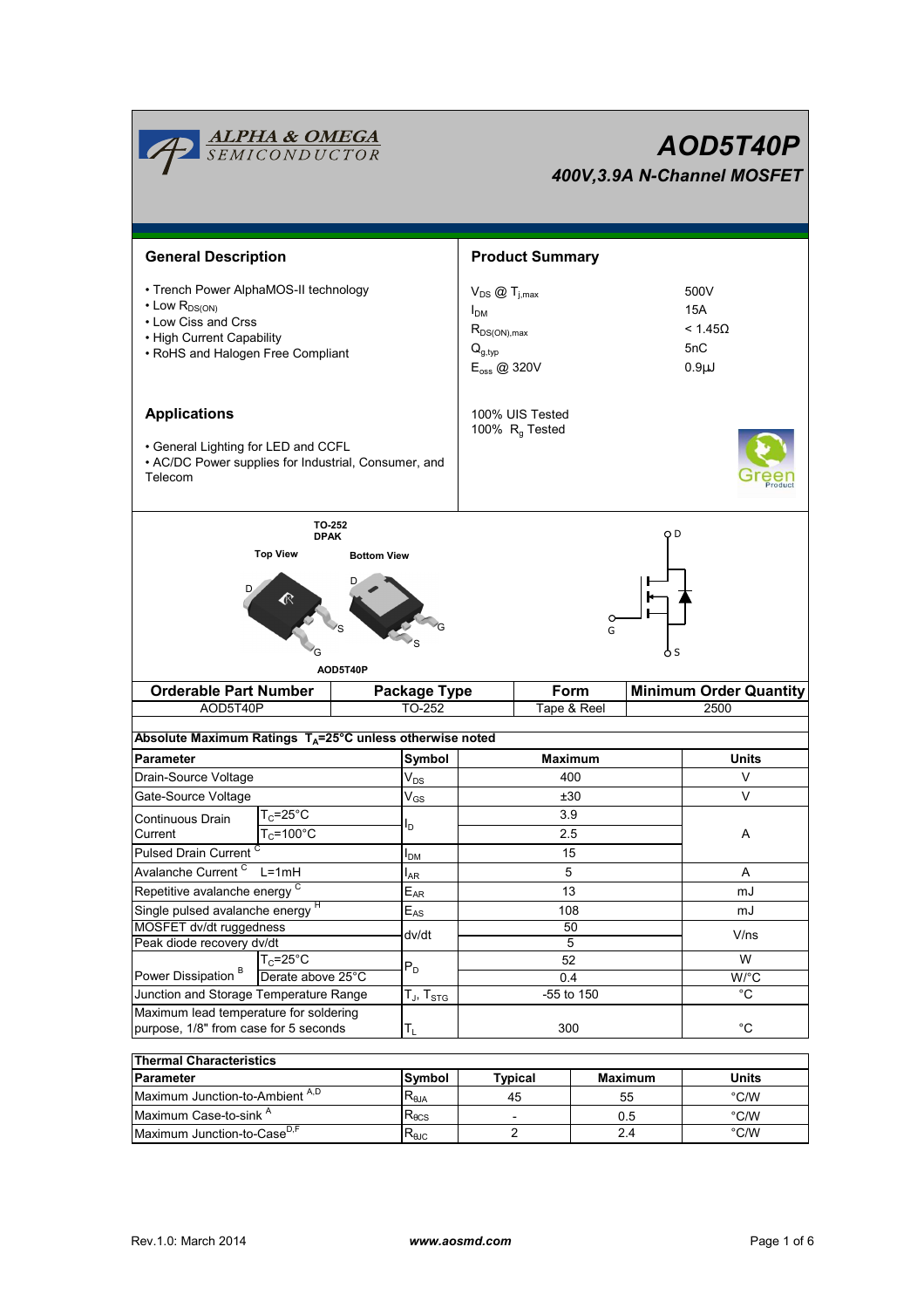

#### **Electrical Characteristics (TJ=25°C unless otherwise noted)**

| Symbol                                 | Parameter                                                                                                 | <b>Conditions</b>                                                  | Min | <b>Typ</b> | Max          | <b>Units</b>        |  |  |  |  |  |  |
|----------------------------------------|-----------------------------------------------------------------------------------------------------------|--------------------------------------------------------------------|-----|------------|--------------|---------------------|--|--|--|--|--|--|
| <b>STATIC PARAMETERS</b>               |                                                                                                           |                                                                    |     |            |              |                     |  |  |  |  |  |  |
| BV <sub>DSS</sub>                      | Drain-Source Breakdown Voltage                                                                            | l <sub>D</sub> =250μA, V <sub>GS</sub> =0V, T <sub>J</sub> =25°C   | 400 |            |              | V                   |  |  |  |  |  |  |
|                                        |                                                                                                           | $I_D = 250 \mu A$ , $V_{GS} = 0V$ , T <sub>J</sub> =150°C          |     | 500        |              |                     |  |  |  |  |  |  |
| <b>BV</b> <sub>DSS</sub><br>/ATJ       | Breakdown Voltage Temperature<br>Coefficient                                                              | $I_D = 250 \mu A$ , $V_{GS} = 0V$                                  |     | 0.39       |              | $V/$ <sup>o</sup> C |  |  |  |  |  |  |
|                                        | Zero Gate Voltage Drain Current                                                                           | $V_{DS}$ =400V, $V_{GS}$ =0V                                       |     |            | $\mathbf{1}$ | μA                  |  |  |  |  |  |  |
| $I_{DSS}$                              |                                                                                                           | $V_{DS} = 320V$ , T <sub>J</sub> =125°C                            |     |            | 10           |                     |  |  |  |  |  |  |
| $I_{GSS}$                              | Gate-Body leakage current                                                                                 | $\overline{\mathsf{V}_{\text{DS}}}$ =0V, V <sub>GS</sub> =±30V     |     |            | ±100         | nA                  |  |  |  |  |  |  |
| $V_{GS(th)}$                           | Gate Threshold Voltage                                                                                    | $V_{DS} = 5V$ <sub>.</sub> $I_D = 250 \mu A$                       | 3   | 4.2        | 5            | $\vee$              |  |  |  |  |  |  |
| $R_{DS(ON)}$                           | Static Drain-Source On-Resistance                                                                         | $V_{GS}$ =10V, $I_D$ =1A                                           |     | 1.2        | 1.45         | Ω                   |  |  |  |  |  |  |
| $g_{FS}$                               | Forward Transconductance                                                                                  | $V_{DS}$ =40V, $I_D$ =1A                                           |     | 1.9        |              | S                   |  |  |  |  |  |  |
| $\rm V_{SD}$                           | Diode Forward Voltage                                                                                     | $IS=1A, VGS=0V$                                                    |     | 0.8        | 1            | V                   |  |  |  |  |  |  |
| $I_{\rm S}$                            | Maximum Body-Diode Continuous Current                                                                     |                                                                    |     | 3.9        | A            |                     |  |  |  |  |  |  |
| $I_{\text{SM}}$                        | Maximum Body-Diode Pulsed Current C                                                                       |                                                                    |     | 15         | A            |                     |  |  |  |  |  |  |
|                                        | <b>DYNAMIC PARAMETERS</b>                                                                                 |                                                                    |     |            |              |                     |  |  |  |  |  |  |
| $\mathbf{C}_{\text{iss}}$              | Input Capacitance                                                                                         | $V_{\text{GS}}$ =0V, $V_{\text{DS}}$ =100V, f=1MHz                 |     | 273        |              | рF                  |  |  |  |  |  |  |
| $C_{\text{oss}}$                       | Output Capacitance                                                                                        |                                                                    |     | 16         |              | pF                  |  |  |  |  |  |  |
| $C_{o(er)}$                            | Effective output capacitance, energy<br>related <sup>1</sup><br>$V_{GS}$ =0V, $V_{DS}$ =0 to 320V, f=1MHz |                                                                    |     | 18         |              | pF                  |  |  |  |  |  |  |
| $C_{o(tr)}$                            | Effective output capacitance, time<br>related <sup>J</sup>                                                |                                                                    |     | 30         |              | pF                  |  |  |  |  |  |  |
| $C_{\text{rss}}$                       | Reverse Transfer Capacitance                                                                              | $V_{GS}$ =0V, $V_{DS}$ =100V, f=1MHz                               |     | 1.5        |              | рF                  |  |  |  |  |  |  |
| $R_{q}$                                | Gate resistance                                                                                           | $f = 1$ MHz                                                        |     | 2.3        |              | Ω                   |  |  |  |  |  |  |
| <b>SWITCHING PARAMETERS</b>            |                                                                                                           |                                                                    |     |            |              |                     |  |  |  |  |  |  |
| $\mathsf{Q}_{\mathsf{g}}$              | <b>Total Gate Charge</b>                                                                                  |                                                                    |     | 5          | 9            | пC                  |  |  |  |  |  |  |
| $\mathsf{Q}_{\underline{\mathsf{gs}}}$ | Gate Source Charge                                                                                        | $V_{GS}$ =10V, V <sub>DS</sub> =320V, I <sub>D</sub> =3.9A         |     | 1.8        |              | nC                  |  |  |  |  |  |  |
| $\mathsf{Q}_{\mathsf{gd}}$             | Gate Drain Charge                                                                                         |                                                                    |     | 1.4        |              | nC                  |  |  |  |  |  |  |
| $t_{D(0n)}$                            | Turn-On DelayTime                                                                                         |                                                                    |     | 17         |              | ns                  |  |  |  |  |  |  |
| $\mathsf{t}_\mathsf{r}$                | Turn-On Rise Time                                                                                         | $V_{\text{GS}}$ =10V, V <sub>DS</sub> =200V, I <sub>D</sub> =3.9A, |     | 14         |              | ns                  |  |  |  |  |  |  |
| $t_{D(\text{off})}$                    | Turn-Off DelayTime                                                                                        | $R_G = 25\Omega$                                                   |     | 18         |              | ns                  |  |  |  |  |  |  |
| $\mathsf{t}_{\mathsf{f}}$              | <b>Turn-Off Fall Time</b>                                                                                 |                                                                    |     | 9          |              | ns                  |  |  |  |  |  |  |
| $t_{rr}$                               | Body Diode Reverse Recovery Time                                                                          | $I_F = 3.9A$ , dl/dt=100A/ $\mu$ s, V <sub>DS</sub> =100V          |     | 172        |              | ns                  |  |  |  |  |  |  |
| $Q_{\rm r}$                            | Body Diode Reverse Recovery Charge                                                                        | $I_F = 3.9A$ , dl/dt=100A/ $\mu$ s, V <sub>DS</sub> =100V          |     | 1.1        |              | μC                  |  |  |  |  |  |  |

A. The value of R<sub>nJA</sub> is measured with the device in a still air environment with T<sub>A</sub>=25°C.

B. The power dissipation P<sub>D</sub> is based on T<sub>JMMAX</sub>=150°C in a TO252 package, using junction-to-case thermal resistance, and is more useful in setting the upper dissipation limit for cases where additional heatsinking is used.

C. Repetitive rating, pulse width limited by junction temperature  $T_{J(MAX)}$ =150°C.

D. The R<sub> $\theta$ JA</sub> is the sum of the thermal impedance from junction to case R<sub>qJC</sub> and case to ambient.

E. The static characteristics in Figures 1 to 6 are obtained using <300µs pulses, duty cycle 0.5% max.<br>F. These curves are based on the junction-to-case thermal impedance which is measured with the device mounted to a larg maximum junction temperature of  $T_{J(MAX)}$ =150° C.

G. These tests are performed with the device mounted on 1 in<sup>2</sup> FR-4 board with 2oz. Copper, in a still air environment with T<sub>A</sub>=25°C.

H. L=60mH, I<sub>AS</sub>=1.9A, V<sub>DD</sub>=150V, R<sub>G</sub>=10Ω, Starting T<sub>J</sub>=25°C.

I. C<sub>o(er)</sub> is a fixed capacitance that gives the same stored energy as C<sub>oss</sub> while V<sub>DS</sub> is rising from 0 to 80% V<sub>(BR)DSS.</sub><br>J. C<sub>o(tr)</sub> is a fixed capacitance that gives the same charging time as C<sub>oss</sub> while V<sub>DS</sub> is

THIS PRODUCT HAS BEEN DESIGNED AND QUALIFIED FOR THE CONSUMER MARKET. APPLICATIONS OR USES AS CRITICAL

COMPONENTS IN LIFE SUPPORT DEVICES OR SYSTEMS ARE NOT AUTHORIZED. AOS DOES NOT ASSUME ANY LIABILITY ARISING OUT OF SUCH APPLICATIONS OR USES OF ITS PRODUCTS. AOS RESERVES THE RIGHT TO IMPROVE PRODUCT DESIGN, FUNCTIONS AND RELIABILITY WITHOUT NOTICE.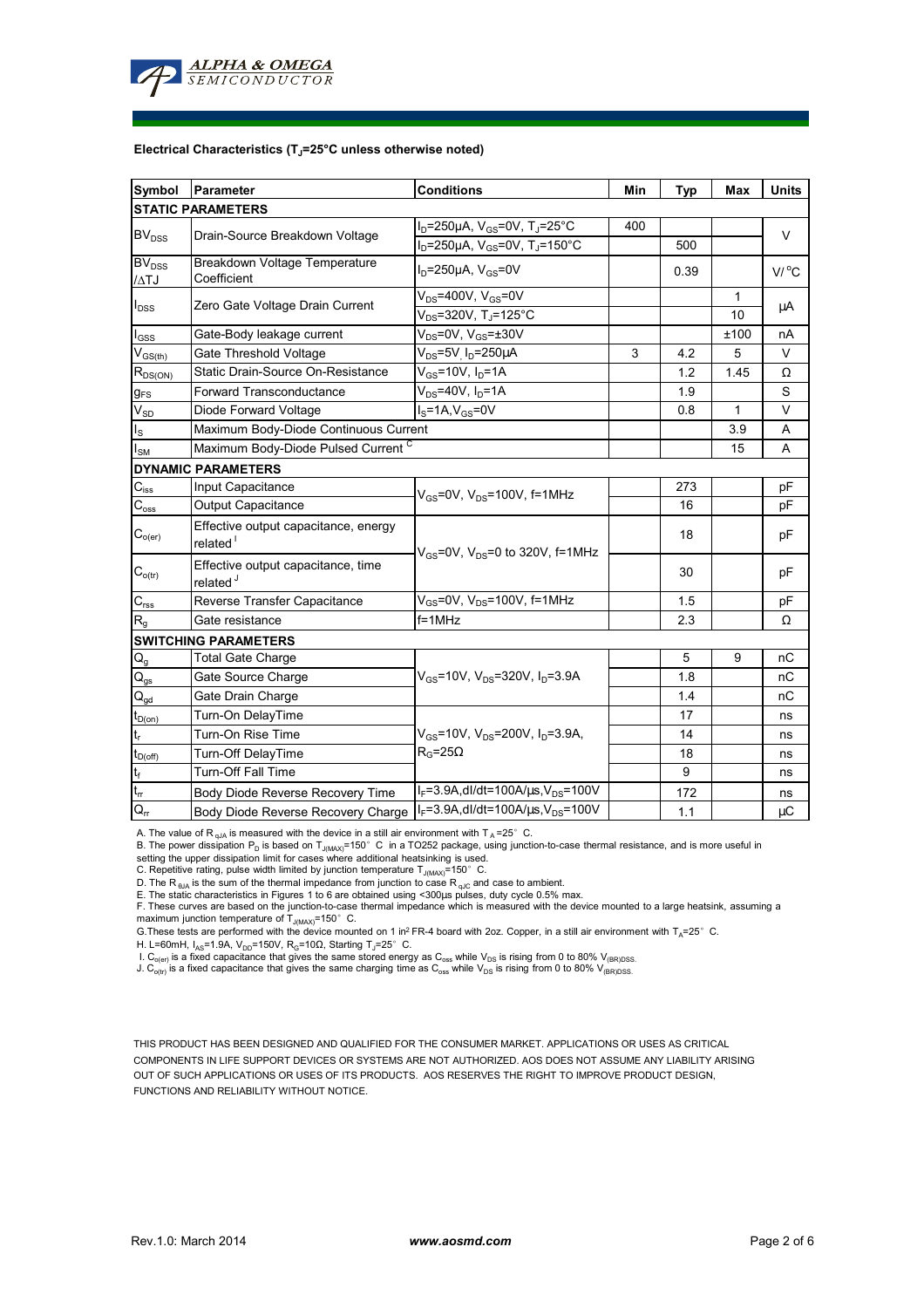

# **TYPICAL ELECTRICAL AND THERMAL CHARACTERISTICS**

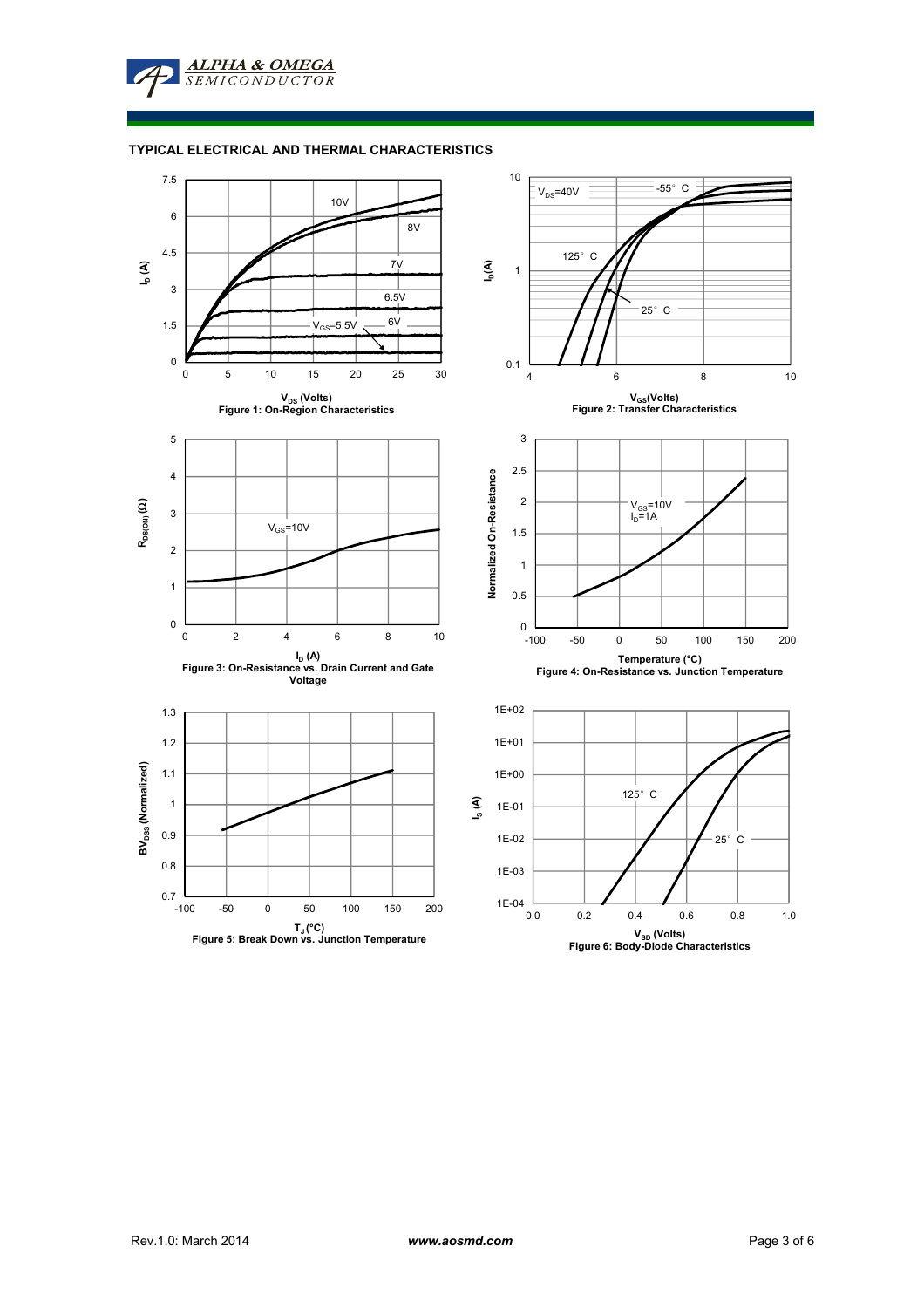

# **TYPICAL ELECTRICAL AND THERMAL CHARACTERISTICS**

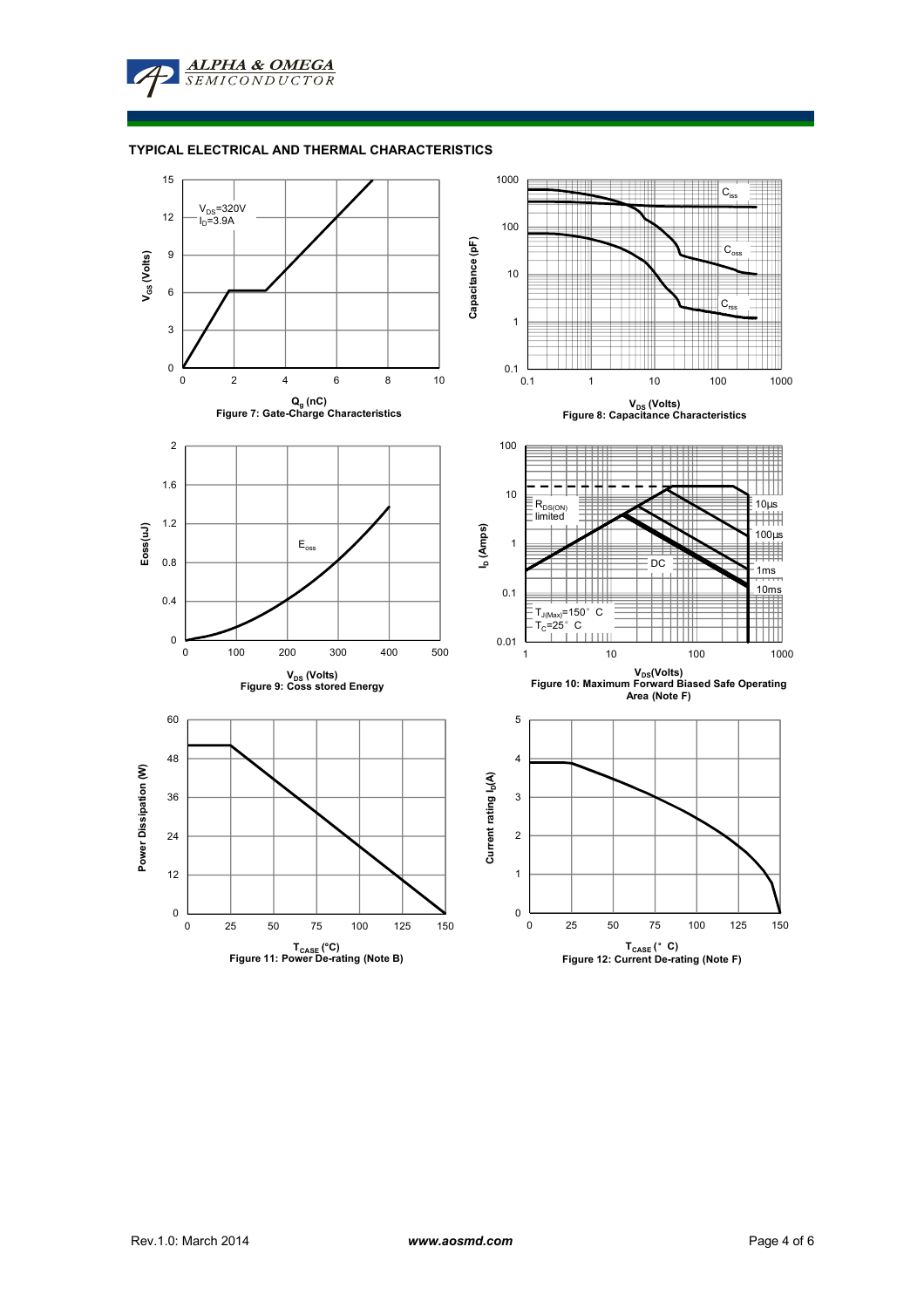

#### **TYPICAL ELECTRICAL AND THERMAL CHARACTERISTICS**